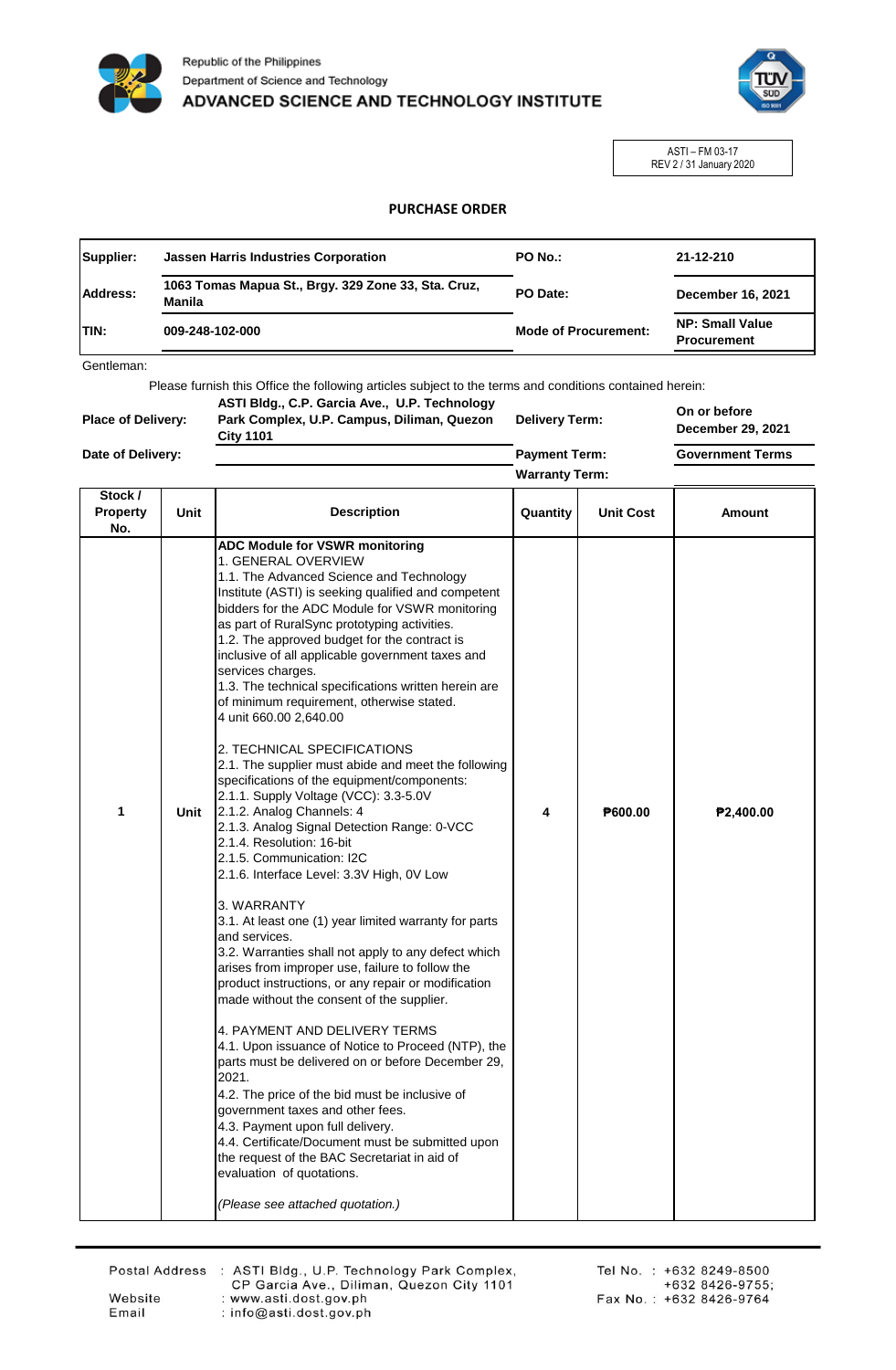| $\mathbf{2}$ | Unit | Hot Air and Soldering Rework Station for PCB<br><b>Boards</b><br>1. GENERAL OVERVIEW<br>1.1. The Advanced Science and Technology<br>Institute (ASTI) is seeking qualified and competent<br>bidders for the Hot Air and Soldering Rework<br>Station for PCB Boards as part of RuralSync<br>prototyping activities.<br>1.2. The approved budget for the contract is<br>inclusive of all applicable government taxes and<br>services charges.<br>1.3. The technical specifications written herein are<br>of minimum requirement, otherwise stated.<br>2. TECHNICAL SPECIFICATIONS<br>2.1. The supplier must abide and meet the following<br>specifications of the equipment/components:<br>2.1.1. Hot Air Temperature range: 100-480 degC<br>2.1.2. Hot air gun type: brushless fan<br>2.1.3. air flow: 120L/min<br>2.1.4. Soldering iron temp range: 200-480 degC<br>2.1.5. Power consumption (hot air): 720W<br>2.1.6. Power consumption (iron): 60W"<br>3. WARRANTY<br>3.1. At least one (1) year limited warranty for parts<br>and services.<br>3.2. Warranties shall not apply to any defect which<br>arises from improper use, failure to follow the<br>product instructions, or any repair or modification<br>made without the consent of the supplier.<br>4. PAYMENT AND DELIVERY TERMS<br>4.1. Upon issuance of Notice to Proceed (NTP), the | 1 | P4,750.00 | P4,750.00 |
|--------------|------|----------------------------------------------------------------------------------------------------------------------------------------------------------------------------------------------------------------------------------------------------------------------------------------------------------------------------------------------------------------------------------------------------------------------------------------------------------------------------------------------------------------------------------------------------------------------------------------------------------------------------------------------------------------------------------------------------------------------------------------------------------------------------------------------------------------------------------------------------------------------------------------------------------------------------------------------------------------------------------------------------------------------------------------------------------------------------------------------------------------------------------------------------------------------------------------------------------------------------------------------------------------------------------------------------------------------------------------------------|---|-----------|-----------|
|              |      | parts must be delivered on or before<br>December 29, 2021.<br>4.2. The price of the bid must be inclusive of<br>government taxes and other fees.<br>4.3. Payment upon full delivery.<br>4.4. Certificate/Document must be submitted upon<br>the request of the BAC Secretariat in aid of<br>evaluation of quotations.<br>(Please see attached quotation.)                                                                                                                                                                                                                                                                                                                                                                                                                                                                                                                                                                                                                                                                                                                                                                                                                                                                                                                                                                                          |   |           |           |
| 3            | Unit | <b>Desktop Digital Microscope</b><br>1. GENERAL OVERVIEW<br>1.1. The Advanced Science and Technology<br>Institute (ASTI) is seeking qualified and competent<br>bidders for the Desktop Digital Microscope as part<br>of RuralSync prototyping activities.<br>1.1.1. The supplier must provide a digital<br>microscope kit with aluminum alloy stand.<br>1.2. The approved budget for the contract is<br>inclusive of all applicable government taxes and<br>services charges.<br>1.3. The technical specifications written herein are<br>of minimum requirement, otherwise stated.<br>2. TECHNICAL SPECIFICATIONS<br>2.1. The supplier must abide and meet the following<br>specifications of the equipment/components:<br>2.1.1. Pixel: HD3.6MP CCD<br>2.1.2. Display: 4.3 inches HD LCD display<br>2.1.3. Magnification: 1-600X magnification system<br>2.1.4. Object distance: 15mm to infinity<br>2.1.5. Resolution: 1080P, 720P, VGA<br>2.1.6. Cyclic Record: off / 3 minutes / 5 minutes /<br>10 minutes (If the memory card is full, it will delete<br>the first video and save the new video<br>automatically.)<br>2.1.7. Light Source's Frequency: 50HZ, 60HZ                                                                                                                                                                             | 1 | ₱8,850.00 | ₱8,850.00 |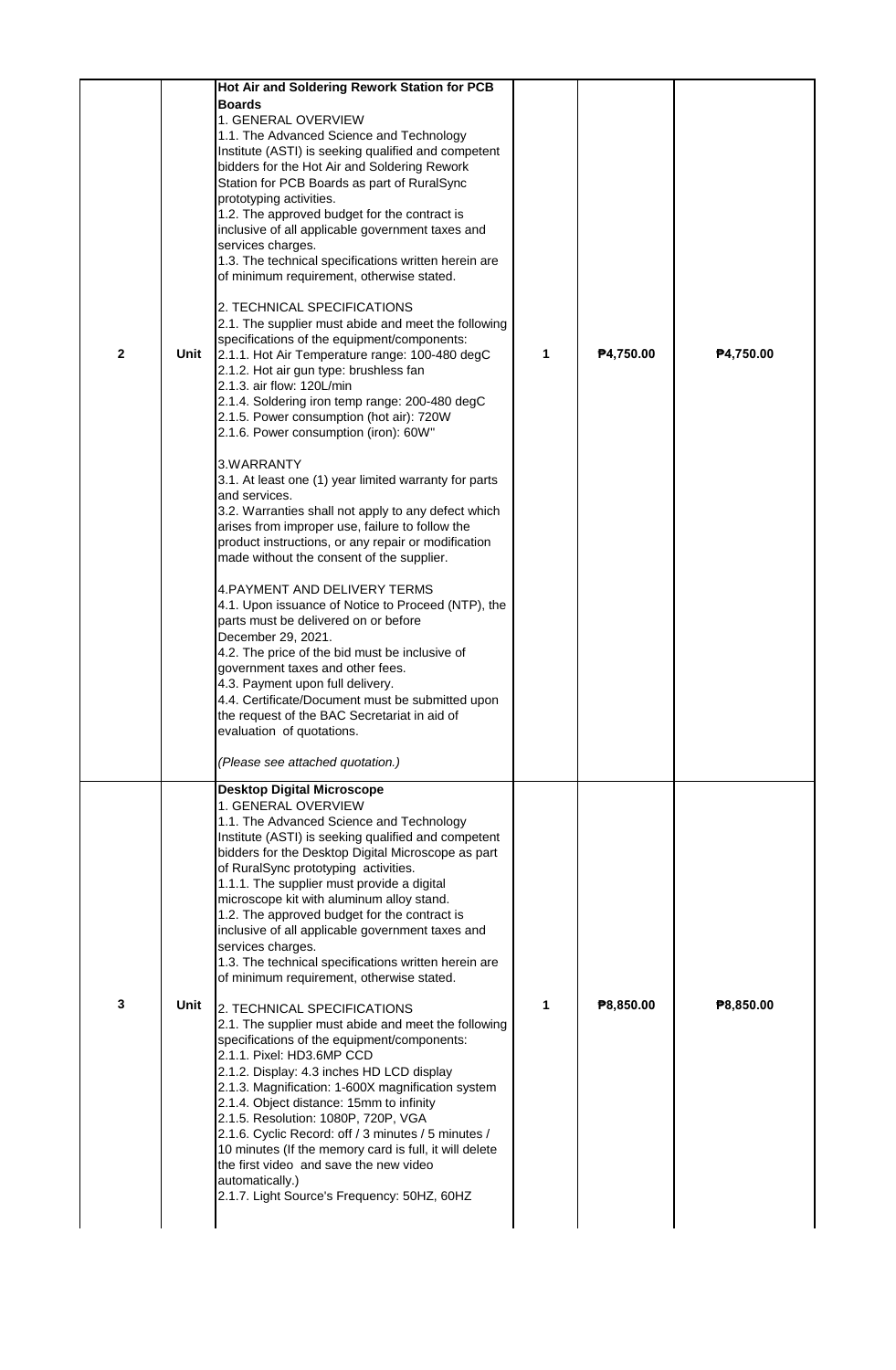|   |      | 3. WARRANTY<br>3.1. At least one (1) year limited warranty for parts<br>and services.<br>3.2. Warranties shall not apply to any defect which<br>arises from improper use, failure to follow the<br>product instructions, or any repair or modification<br>made without the consent of the supplier.<br>4. PAYMENT AND DELIVERY TERMS<br>4.1. Upon issuance of Notice to Proceed (NTP), the<br>parts must be delivered on or before December 29,<br>2021.<br>4.2. The price of the bid must be inclusive of<br>government taxes and other fees.<br>4.3. Payment upon full delivery.<br>4.4. Certificate/Document must be submitted upon<br>the request of the BAC Secretariat in aid of<br>evaluation of quotations.<br>(Please see attached quotation.)                                                                                                                                                                                                                                                                                                                                                                                                                                                                                                                                                                                                                                                                                                                                                                                                                                                                                                                                                                                                                                                                                                                                                                                                                  |   |           |           |
|---|------|--------------------------------------------------------------------------------------------------------------------------------------------------------------------------------------------------------------------------------------------------------------------------------------------------------------------------------------------------------------------------------------------------------------------------------------------------------------------------------------------------------------------------------------------------------------------------------------------------------------------------------------------------------------------------------------------------------------------------------------------------------------------------------------------------------------------------------------------------------------------------------------------------------------------------------------------------------------------------------------------------------------------------------------------------------------------------------------------------------------------------------------------------------------------------------------------------------------------------------------------------------------------------------------------------------------------------------------------------------------------------------------------------------------------------------------------------------------------------------------------------------------------------------------------------------------------------------------------------------------------------------------------------------------------------------------------------------------------------------------------------------------------------------------------------------------------------------------------------------------------------------------------------------------------------------------------------------------------------|---|-----------|-----------|
| 4 | Unit | DC 0-60V 5A Laboratory Power Supply<br>1. GENERAL OVERVIEW<br>1.1. The Advanced Science and Technology<br>Institute (ASTI) is seeking qualified and competent<br>bidders for the DC 0-60V 5A<br>Laboratory Power Supply as part of RuralSync<br>prototyping activities.<br>1.2. The approved budget for the contract is<br>inclusive of all applicable government taxes and<br>services charges.<br>1.3. The technical specifications written herein are<br>of minimum requirement, otherwise stated.<br>2. TECHNICAL SPECIFICATIONS<br>2.1. The supplier must abide and meet the following<br>specifications of the equipment/components:<br>2.1.1. Clear digital LED displays<br>2.1.2. Operation in voltage (CV) or current (CC)<br>stabilization mode<br>2.1.3. One main and 2 auxiliary outputs<br>2.1.4. Built-in fan<br>2.1.5. Thermal fan switch<br>2.1.6. Ability to work with a current limitation of<br>990mA (indications with an accuracy of 1mA)<br>and 5A (indications with an accuracy of 10mA)<br>2.1.7. Supply voltage: 220V AC ± 10%, 50 / 60Hz<br>2.1.8. Working environment: -10 $\div$ 40 ° C, RH <90%<br>2.1.9. Storage environment: -10 $\div$ 40 ° C, RH <80%<br>2.1.10. Power: 470W<br>3. WARRANTY<br>3.1. At least one (1) year limited warranty for parts<br>and services.<br>3.2. Warranties shall not apply to any defect which<br>arises from improper use, failure to follow the<br>product instructions, or any repair or modification<br>made without the consent of the supplier.<br>4. PAYMENT AND DELIVERY TERMS<br>4.1. Upon issuance of Notice to Proceed (NTP), the<br>parts must be delivered on or before December 29,<br>2021.<br>4.2. The price of the bid must be inclusive of<br>government taxes and other fees.<br>4.3. Payment upon full delivery.<br>4.4. Certificate/Document must be submitted upon<br>the request of the BAC Secretariat in aid of<br>evaluation of quotations.<br>(Please see attached quotation.) | 1 | ₱7,000.00 | ₱7,000.00 |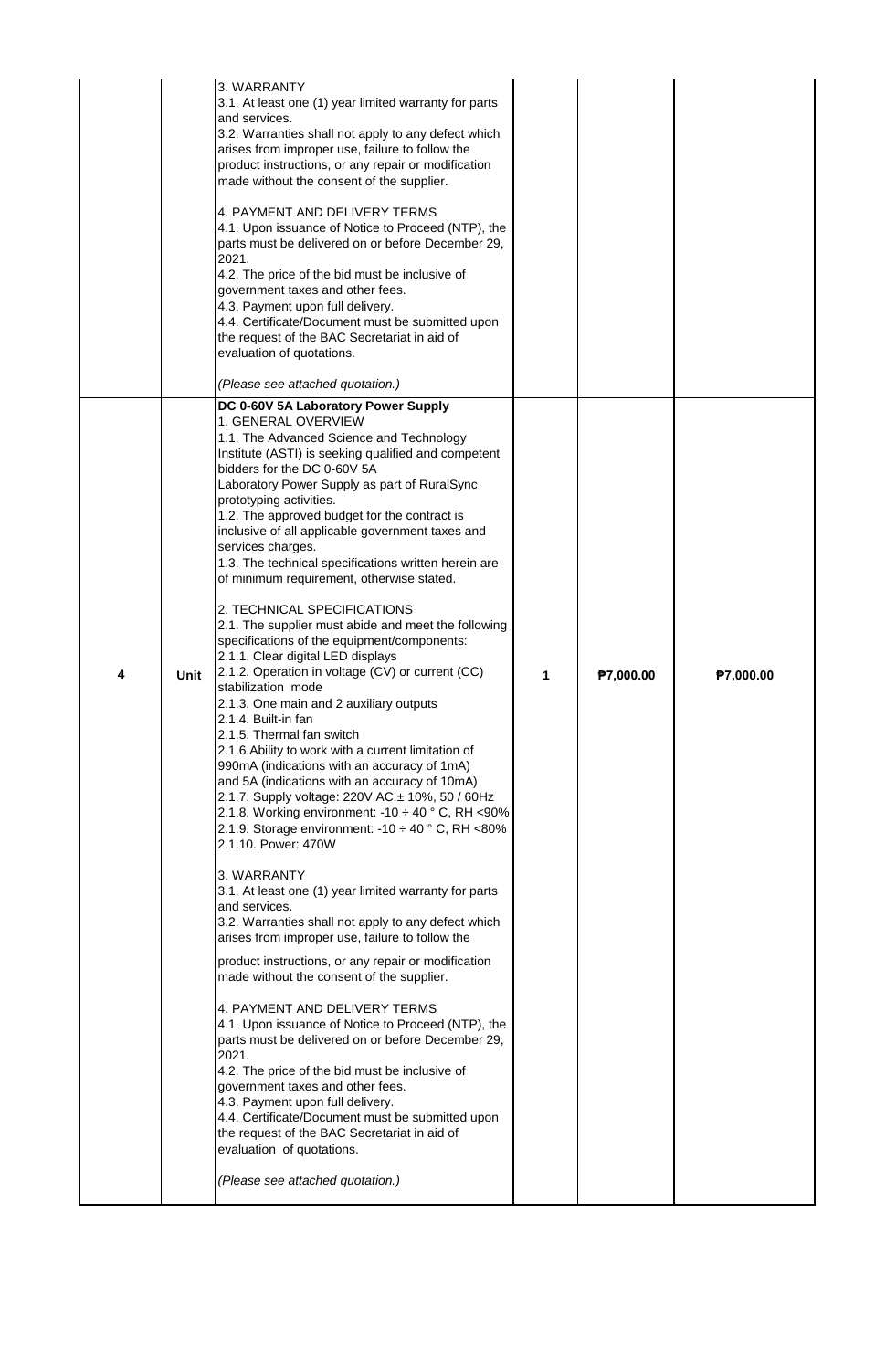| 5 | Unit  | Outdoor extension cords<br>1. GENERAL OVERVIEW<br>1.1. The Advanced Science and Technology<br>Institute (ASTI) is seeking qualified and competent<br>bidders for the Outdoor extension cords as part of<br>RuralSync prototyping activities.<br>1.2. The approved budget for the contract is<br>inclusive of all applicable government taxes and<br>services charges.<br>1.3. The technical specifications written herein are<br>of minimum requirement, otherwise stated.<br>2. TECHNICAL SPECIFICATIONS<br>2.1. The supplier must abide and meet the following<br>specifications of the equipment/components:<br>2.1.1. Size: 25 ft<br>2.1.2. Wattage 1625 watts<br>2.1.3. Plug Format Type B<br>2.1.4. Voltage: 125 Volts<br>2.1.5. Input Current: 13 Amps<br>3. WARRANTY<br>3.1. At least one (1) year limited warranty for parts<br>and services.<br>3.2. Warranties shall not apply to any defect which<br>arises from improper use, failure to follow the<br>product instructions, or any repair or modification<br>made without the consent of the supplier.<br>4. PAYMENT AND DELIVERY TERMS<br>4.1. Upon issuance of Notice to Proceed (NTP), the<br>parts must be delivered on or before December 29,<br>2021.<br>4.2. The price of the bid must be inclusive of<br>government taxes and other fees.<br>4.3. Payment upon full delivery.<br>4.4. Certificate/Document must be submitted upon<br>the request of the BAC Secretariat in aid of<br>evaluation of quotations.<br>(Please see attached quotation.) | 3            | P2,150.00 | P6,450.00 |
|---|-------|--------------------------------------------------------------------------------------------------------------------------------------------------------------------------------------------------------------------------------------------------------------------------------------------------------------------------------------------------------------------------------------------------------------------------------------------------------------------------------------------------------------------------------------------------------------------------------------------------------------------------------------------------------------------------------------------------------------------------------------------------------------------------------------------------------------------------------------------------------------------------------------------------------------------------------------------------------------------------------------------------------------------------------------------------------------------------------------------------------------------------------------------------------------------------------------------------------------------------------------------------------------------------------------------------------------------------------------------------------------------------------------------------------------------------------------------------------------------------------------------------------------------------|--------------|-----------|-----------|
| 6 | Piece | <b>Nylon PCB Standoffs and Spacers</b><br>1. GENERAL OVERVIEW<br>1.1. The Advanced Science and Technology<br>Institute (ASTI) is seeking qualified and competent<br>bidders for the Nylon PCB Standoffs and Spacers<br>as part of RuralSync prototyping activities.<br>1.2. The approved budget for the contract is<br>inclusive of all applicable government taxes and<br>services charges.<br>1.3. The technical specifications written herein are<br>of minimum requirement, otherwise stated.<br>2. TECHNICAL SPECIFICATIONS<br>2.1. The supplier must abide and meet the following<br>specifications of the equipment/components:<br>2.1.1. Standoffs:<br>2.1.1.1. Material: Nylon<br>2.1.1.2. Color: Black<br>2.1.1.3. Package size: 12.9 x 6.7 x 2cm<br>2.1.2. Spacers:<br>2.1.1.1. Nylon Package size: 12.9 x 6.7 x 2cm<br>2.1.1.2. Size: A: 5.7 ±0.2mm / 0.224"<br>$B: 6 \pm 0.3$ mm / 0.236"<br>$L: 6 - 20$ mm / 0.236" - 0.787"<br>2.1.1.3. Screw thread: M3/(3mm),<br>thread pitch: 0.5mm<br>3. WARRANTY<br>3.1. At least one (1) year limited warranty for parts<br>and services.<br>3.2. Warranties shall not apply to any defect which                                                                                                                                                                                                                                                                                                                                                                    | $\mathbf{2}$ | P325.00   | P650.00   |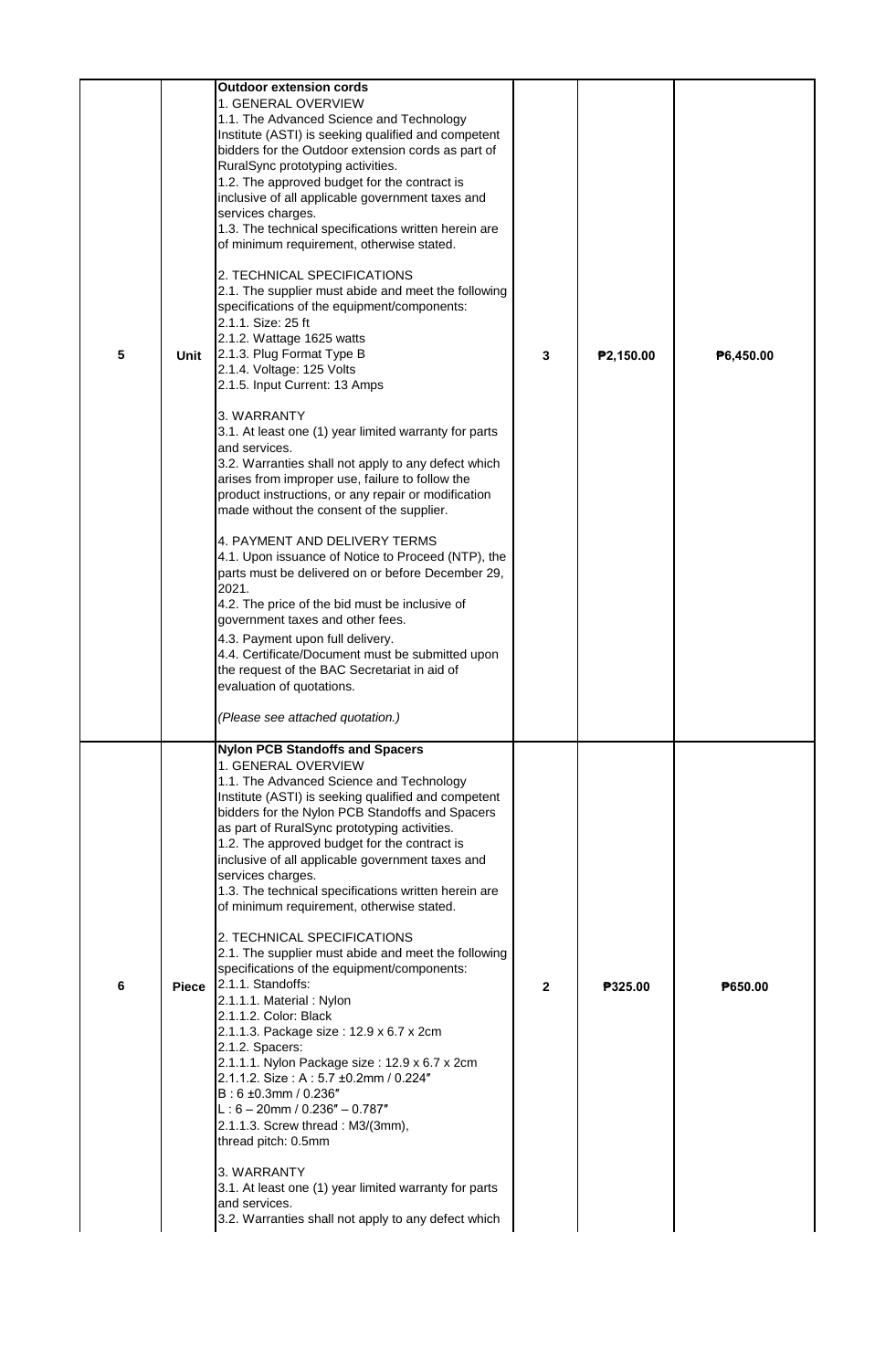|   |              | arises from improper use, failure to follow the<br>product instructions, or any repair or modification<br>made without the consent of the supplier.<br>4. PAYMENT AND DELIVERY TERMS<br>4.1. Upon issuance of Notice to Proceed (NTP), the<br>parts must be delivered on or before December 29,<br>2021.<br>4.2. The price of the bid must be inclusive of<br>government taxes and other fees.<br>4.3. Payment upon full delivery.<br>4.4. Certificate/Document must be submitted upon<br>the request of the BAC Secretariat in aid of<br>evaluation of quotations.<br>(Please see attached quotation.)                                                                                                                                                                                                                                                                                                                                                                                                                                                                                                                                                                                                                                                                                                                                                                                                                                                                                                                                             |   |           |           |
|---|--------------|-----------------------------------------------------------------------------------------------------------------------------------------------------------------------------------------------------------------------------------------------------------------------------------------------------------------------------------------------------------------------------------------------------------------------------------------------------------------------------------------------------------------------------------------------------------------------------------------------------------------------------------------------------------------------------------------------------------------------------------------------------------------------------------------------------------------------------------------------------------------------------------------------------------------------------------------------------------------------------------------------------------------------------------------------------------------------------------------------------------------------------------------------------------------------------------------------------------------------------------------------------------------------------------------------------------------------------------------------------------------------------------------------------------------------------------------------------------------------------------------------------------------------------------------------------|---|-----------|-----------|
| 7 | <b>Piece</b> | <b>ESD High Temperature Mat</b><br>1. GENERAL OVERVIEW<br>1.1. The Advanced Science and Technology<br>Institute (ASTI) is seeking qualified and competent<br>bidders for the ESD High Temperature Mat as part<br>of RuralSync prototyping activities.<br>1.2. The approved budget for the contract is<br>inclusive of all applicable government taxes and<br>services charges.<br>1.3. The technical specifications written herein are<br>of minimum requirement, otherwise stated.<br>2. TECHNICAL SPECIFICATIONS<br>2.1. The supplier must abide and meet the following<br>specifications of the equipment/components:<br>2.1.1. Height: 0.08 inches<br>2.1.2. Included Components: Mat^Wrist<br>Strap^Ground Cord<br>2.1.3. Item Thickness: 0.08 inches<br>2.1.4. Length: 30.0 inches<br>3. WARRANTY<br>3.1. At least one (1) year limited warranty for parts<br>and services.<br>3.2. Warranties shall not apply to any defect which<br>arises from improper use, failure to follow the<br>product instructions, or any repair or modification<br>made without the consent of the supplier.<br>4. PAYMENT AND DELIVERY TERMS<br>4.1. Upon issuance of Notice to Proceed (NTP), the<br>unit must be delivered on or before December 29,<br>2021.<br>4.2. The price of the bid must be inclusive of<br>government taxes and other fsees.<br>4.3. Payment upon full delivery.<br>4.4. Certificate/Document must be submitted upon<br>the request of the BAC Secretariat in aid of<br>evaluation of quotations.<br>(Please see attached quotation.) | 1 | P4,950.00 | P4,950.00 |
| 8 | <b>Piece</b> | <b>Heat Resistant Silicon Insulation Mat</b><br>1. GENERAL OVERVIEW<br>1.1. The Advanced Science and Technology<br>Institute (ASTI) is seeking qualified and competent<br>bidders for the Heat Resistant Silicon Insulation Mat<br>as part of RuralSync prototyping activities.<br>1.2. The approved budget for the contract is<br>inclusive of all applicable government taxes and<br>services charges.<br>1.3. The technical specifications written herein are<br>of minimum requirement, otherwise stated.                                                                                                                                                                                                                                                                                                                                                                                                                                                                                                                                                                                                                                                                                                                                                                                                                                                                                                                                                                                                                                       | 1 | P625.00   | P625.00   |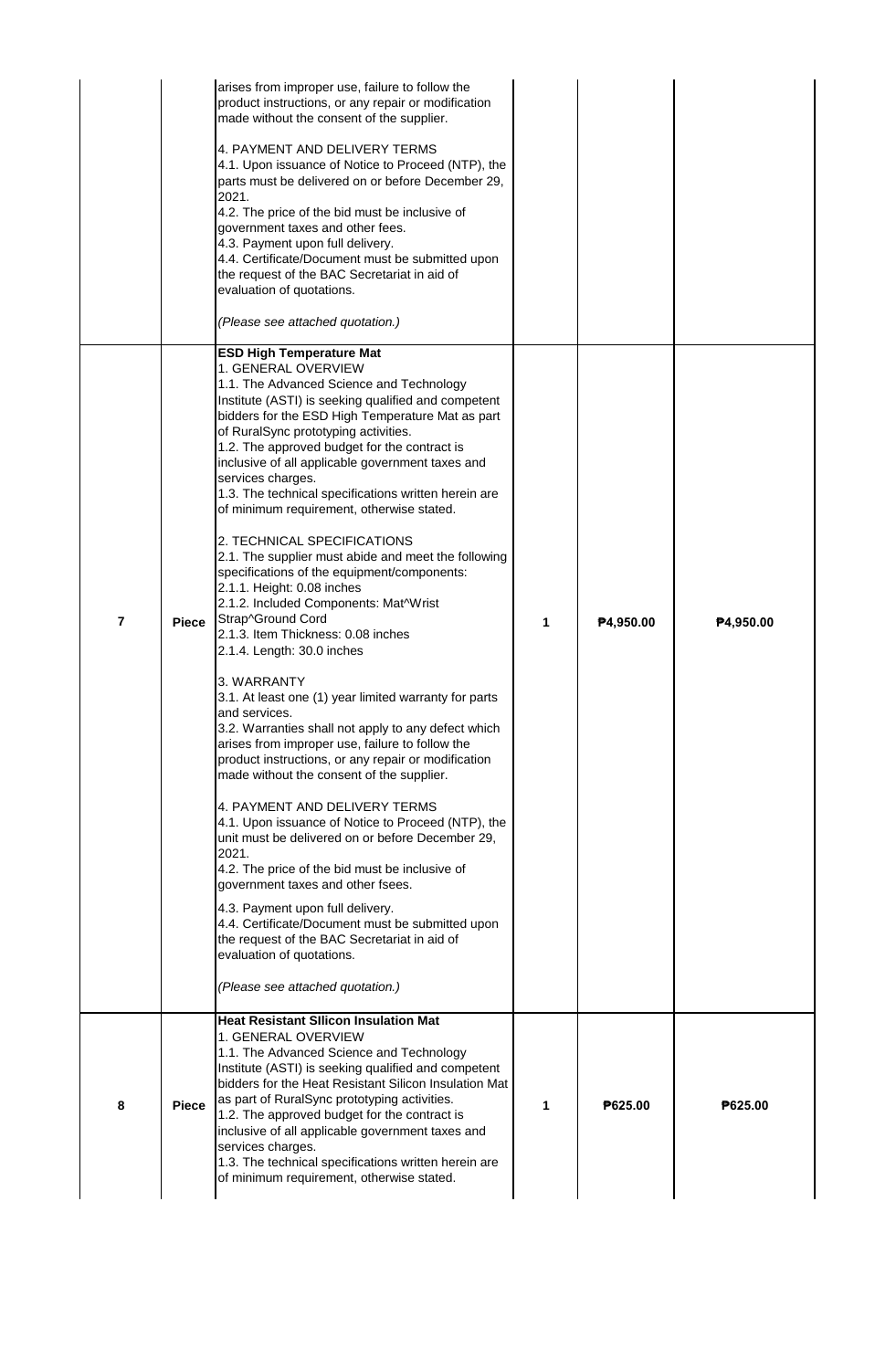|   |      | 2. TECHNICAL SPECIFICATIONS<br>2.1. The supplier must abide and meet the following<br>specifications of the equipment/components:<br>2.1.1. Item Weight: 1.83 pounds<br>2.1.2. Package Dimensions: 15.28 x 4.53 x 4.45<br>inches<br>2.1.3. Size 21.6 x 13.8 inch<br>2.1.4. No batteries Required<br>3. WARRANTY<br>3.1. At least one (1) year limited warranty for parts<br>and services.<br>3.2. Warranties shall not apply to any defect which<br>arises from improper use, failure to follow the<br>product instructions, or any repair or modification<br>made without the consent of the supplier.<br>4. PAYMENT AND DELIVERY TERMS<br>4.1. Upon issuance of Notice to Proceed (NTP), the<br>unit must be delivered on or before December 29,<br>2021.<br>4.2. The price of the bid must be inclusive of<br>government taxes and other fees.<br>4.3. Payment upon full delivery.<br>4.4. Certificate/Document must be submitted upon<br>the request of the BAC Secretariat in aid of<br>evaluation of quotations.<br>(Please see attached quotation.)                                                                                                                                                                                                                                                                                                                                                                                                                                                                                                                                                                                                                      |              |           |           |
|---|------|---------------------------------------------------------------------------------------------------------------------------------------------------------------------------------------------------------------------------------------------------------------------------------------------------------------------------------------------------------------------------------------------------------------------------------------------------------------------------------------------------------------------------------------------------------------------------------------------------------------------------------------------------------------------------------------------------------------------------------------------------------------------------------------------------------------------------------------------------------------------------------------------------------------------------------------------------------------------------------------------------------------------------------------------------------------------------------------------------------------------------------------------------------------------------------------------------------------------------------------------------------------------------------------------------------------------------------------------------------------------------------------------------------------------------------------------------------------------------------------------------------------------------------------------------------------------------------------------------------------------------------------------------------------------------------|--------------|-----------|-----------|
| 9 | Unit | Double sided Poster Display Stand<br>1. GENERAL OVERVIEW<br>1.1. The Advanced Science and Technology<br>Institute (ASTI) is seeking qualified and competent<br>bidders for the Double sided Poster Display Stand<br>as part of RuralSync prototyping activities.<br>1.2. The approved budget for the contract is<br>inclusive of all applicable government taxes and<br>services charges.<br>1.3. The technical specifications written herein are<br>of minimum requirement, otherwise stated.<br>2. TECHNICAL SPECIFICATIONS<br>2.1. The supplier must abide and meet the following<br>specifications of the equipment/components:<br>2.1.1. 2 posters can be displayed at the same time.<br>2.1.2. Can hold boards up to 0.4 inches thick<br>2.1.3. Adjustable Height<br>2.1.4. Fits posters up to 75 inches height<br>2.1.5. Heavy Duty<br>2.1.6. With heavy non-slip metal base w/ foam<br>measuring 9.8x12inches<br>3. WARRANTY<br>3.1. At least one (1) year limited warranty for parts<br>and services.<br>3.2. Warranties shall not apply to any defect which<br>arises from improper use, failure to follow the<br>product instructions, or any repair or modification<br>made without the consent of the supplier.<br>4. PAYMENT AND DELIVERY TERMS<br>4.1. Upon issuance of Notice to Proceed (NTP), the<br>unit must be delivered on or before December 29,<br>2021.<br>4.2. The price of the bid must be inclusive of<br>government taxes and other fees.<br>4.3. Payment upon full delivery.<br>4.4. Certificate/Document must be submitted upon<br>the request of the BAC Secretariat in aid of<br>evaluation of quotations.<br>(Please see attached quotation.) | $\mathbf{2}$ | P1,580.00 | P3,160.00 |